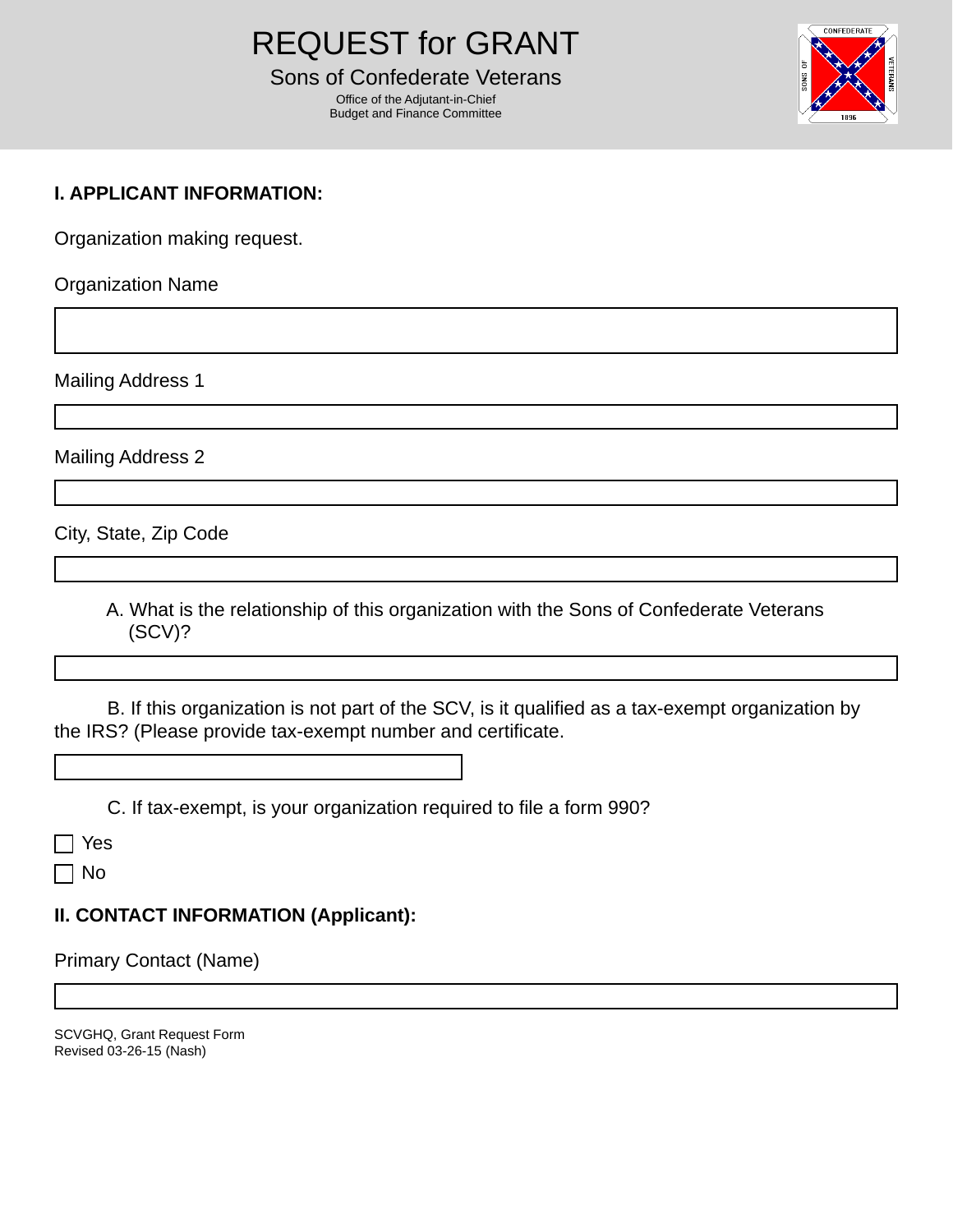# Mailing Address 2 (if different from above).

City, State, Zip Code

**Telephone** 

#### Email Address

**Title** 

Date

**Signature** 

### **III. PROJECT INFORMATION:**

A. Project Title

B. Briefly summarize the nature of the project.

SCVGHQ, Grant Request Form Revised 03-26-15 (Nash)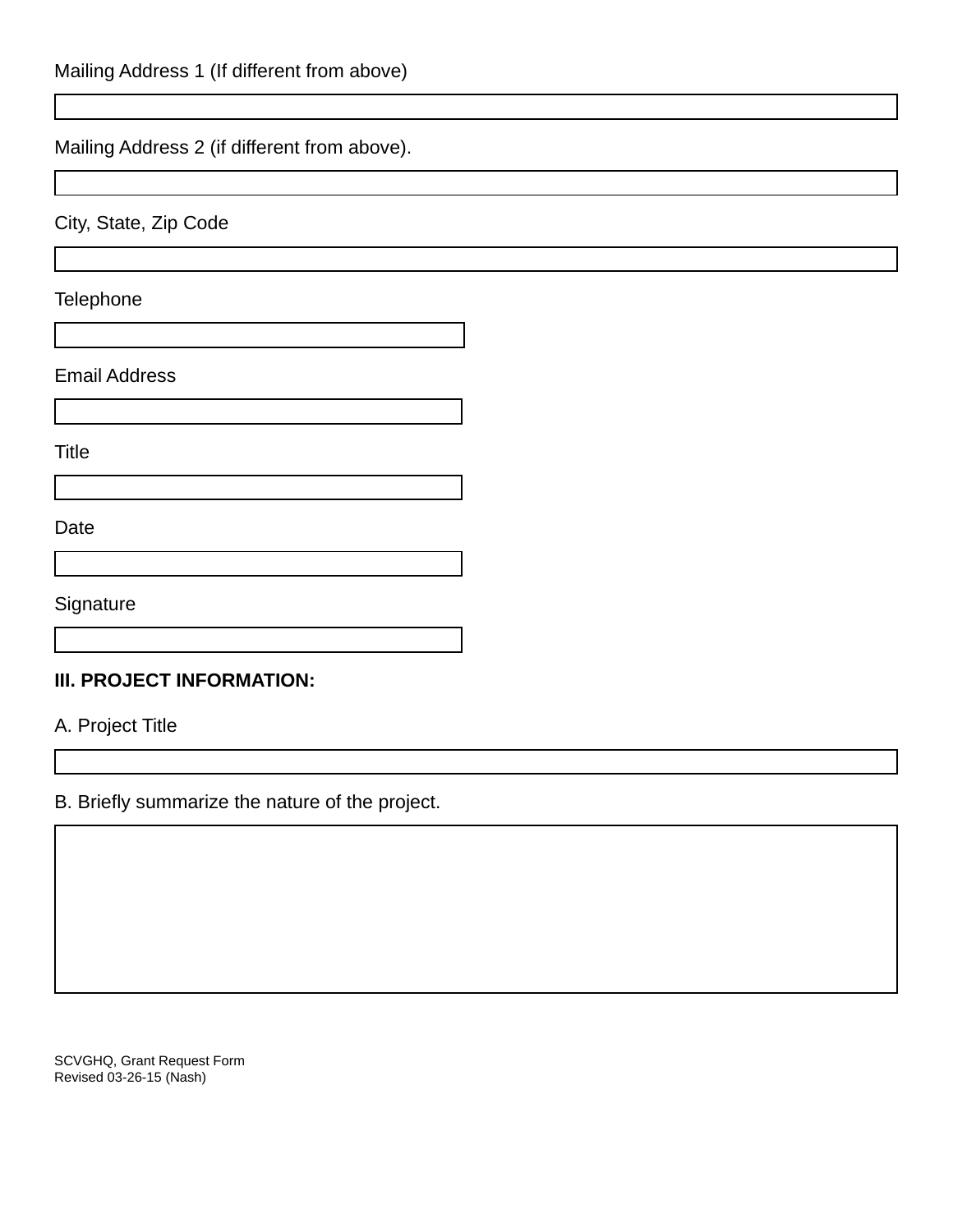C. At what stage is this project?

 $\Box$  Planning

Underway

□ Complete

D. What is the anticipated date of completion?

E. What is the total dollar cost of this project?

F. What amount of money are you requesting from the SCV?

G. Identify other sources of money for this project (i.e. who are the other partners in this project?).

H. What portion of the total funding is already raised and pledged?

Pledged:

Cash (in hand):

SCVGHQ, Grant Request Form Revised 03-26-15 (Nash)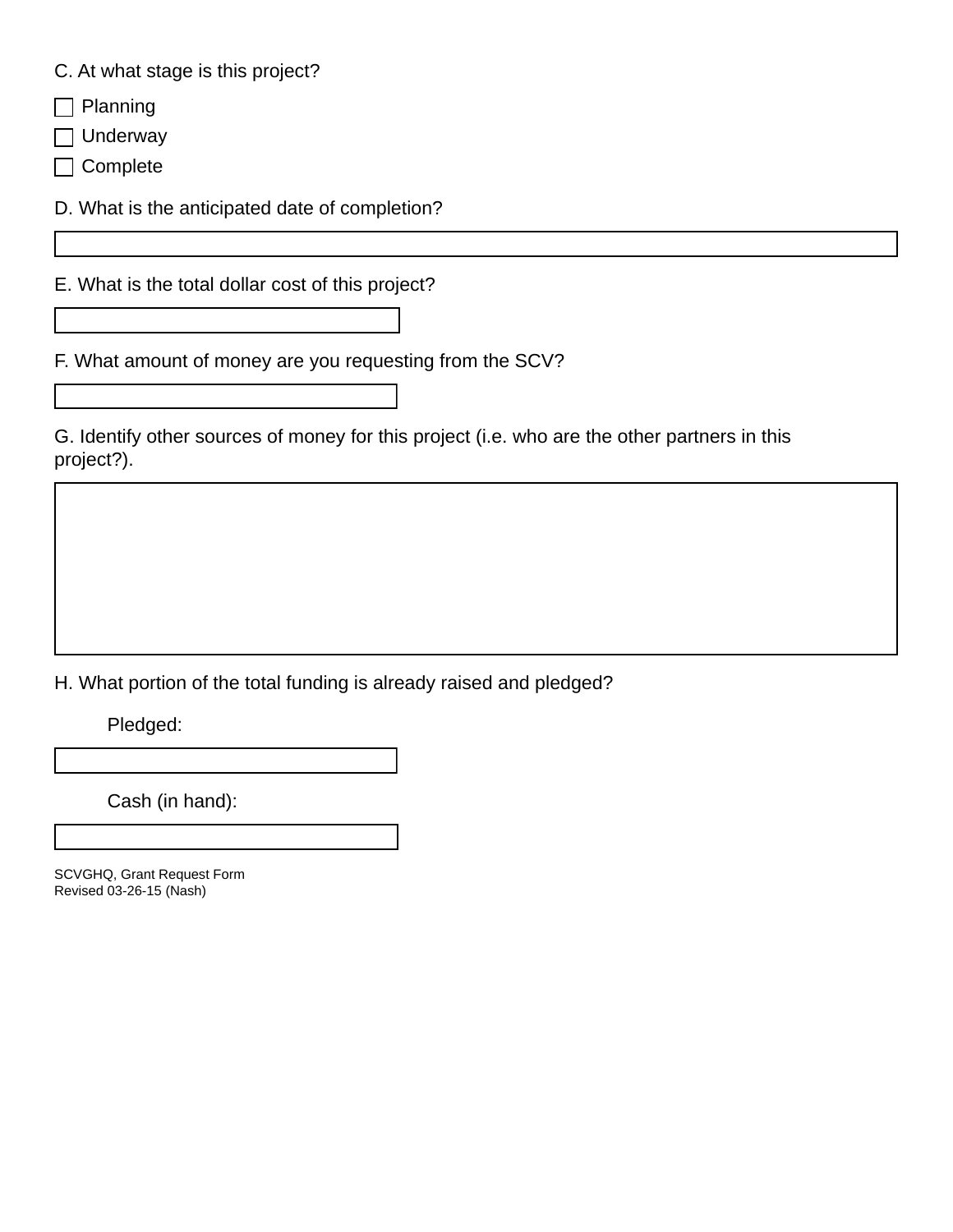J. What type of recognition will the SCV receive for participating in this project?

**IV. SUPPLEMENTAL AND FINANCIAL INFORMATION** (As and appendix to this application provide the following information)**:** 

**A. A general budget for the entire project.** 

**B. A specific budget showing how the money from this grant will be used.** 

**C. A time-line identifying the project's major stages and expected date of completion.** 

**D. Any additional descriptive material (graphic designs, photographs, etc.) which might provide clarification of the project.** 

**E. Evidence of tax-exempt status from the IRS (including IRS exemption letter and copy of most recent form 990 if applicable).**